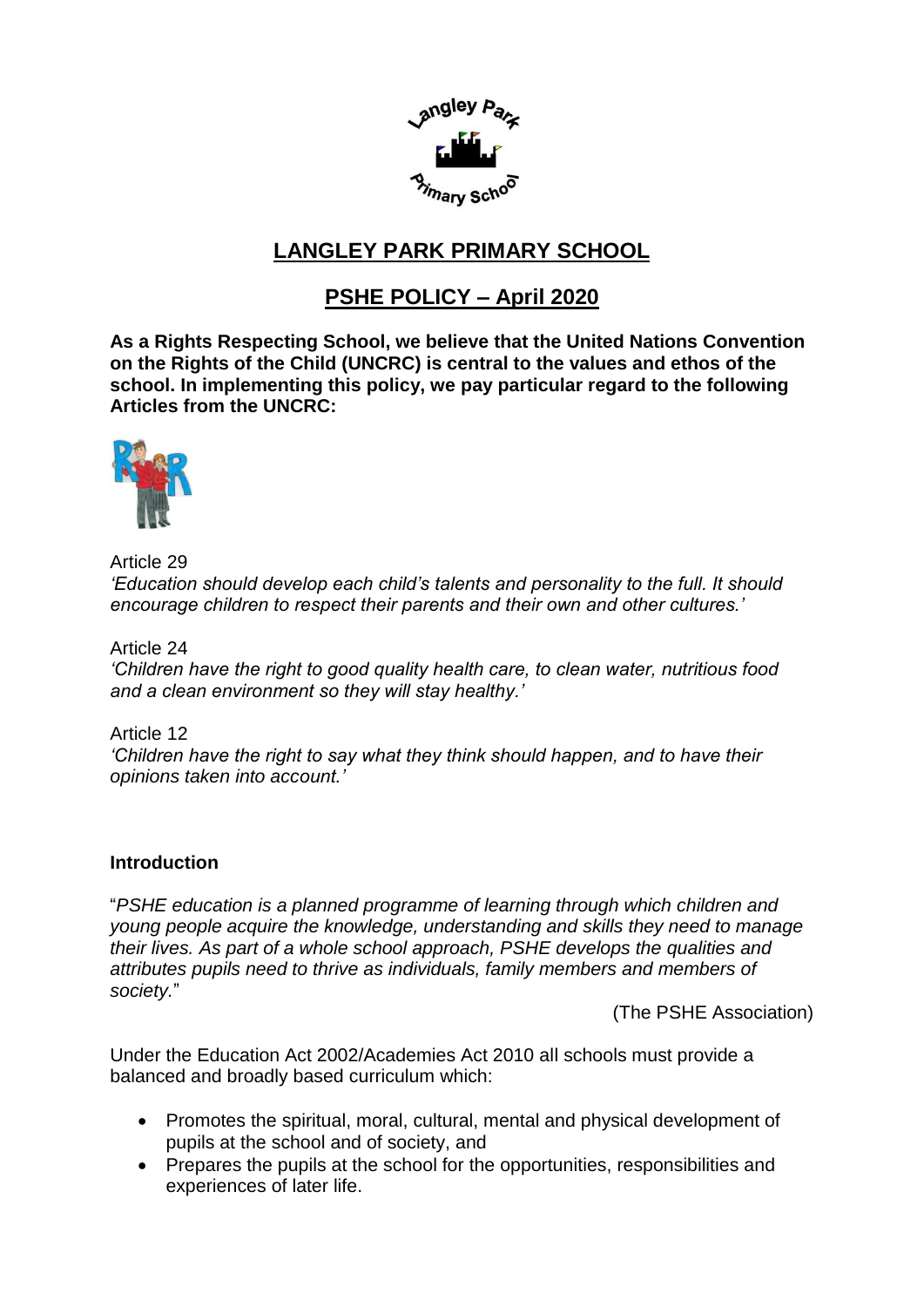This policy conforms with requirements and guidance in:

**DfE 2019** – Relationships education Relationships and sex education Health education

# **Rationale**

At Langley Park Primary School, we acknowledge that PSHE is more than merely a discrete subject to be taught; it plays a significant role in our pupil's ability to learn and achieve. It also provides opportunities for the personal development of the individual within their communities and the wider world. PSHE, SMSC and the Rights Respecting agenda are all embedded throughout daily life at Langley Park and the interweaving values that they promote create the philosophy that underpins the ethos of the school.

# **Aims and Objectives**

The aims are to:

- know and understand what constitutes a healthy lifestyle;
- be aware of safety issues, including the dangers of drugs and alcohol;
- understand the importance of developing good relationships with others;
- understand and manage emotions;
- respect others and value themselves;
- acknowledge and appreciate difference and diversity;
- be independent and responsible members of the school and local community;
- be active and positive members of a democratic society;
- develop self-confidence and self-esteem, and make informed choices regarding personal and social issues;
- safeguard the environment;
- develop spiritually, morally, socially and culturally

The PSHE programme focuses on three **core themes** that will be taught flexibly, as recommended by the PSHE Association. These are:

- Health and Wellbeing
- Relationships
- Living in the Wider World

Pupils acquire the necessary knowledge, understanding, values and essential skills they need in order to reach their full potential as individuals and within the community.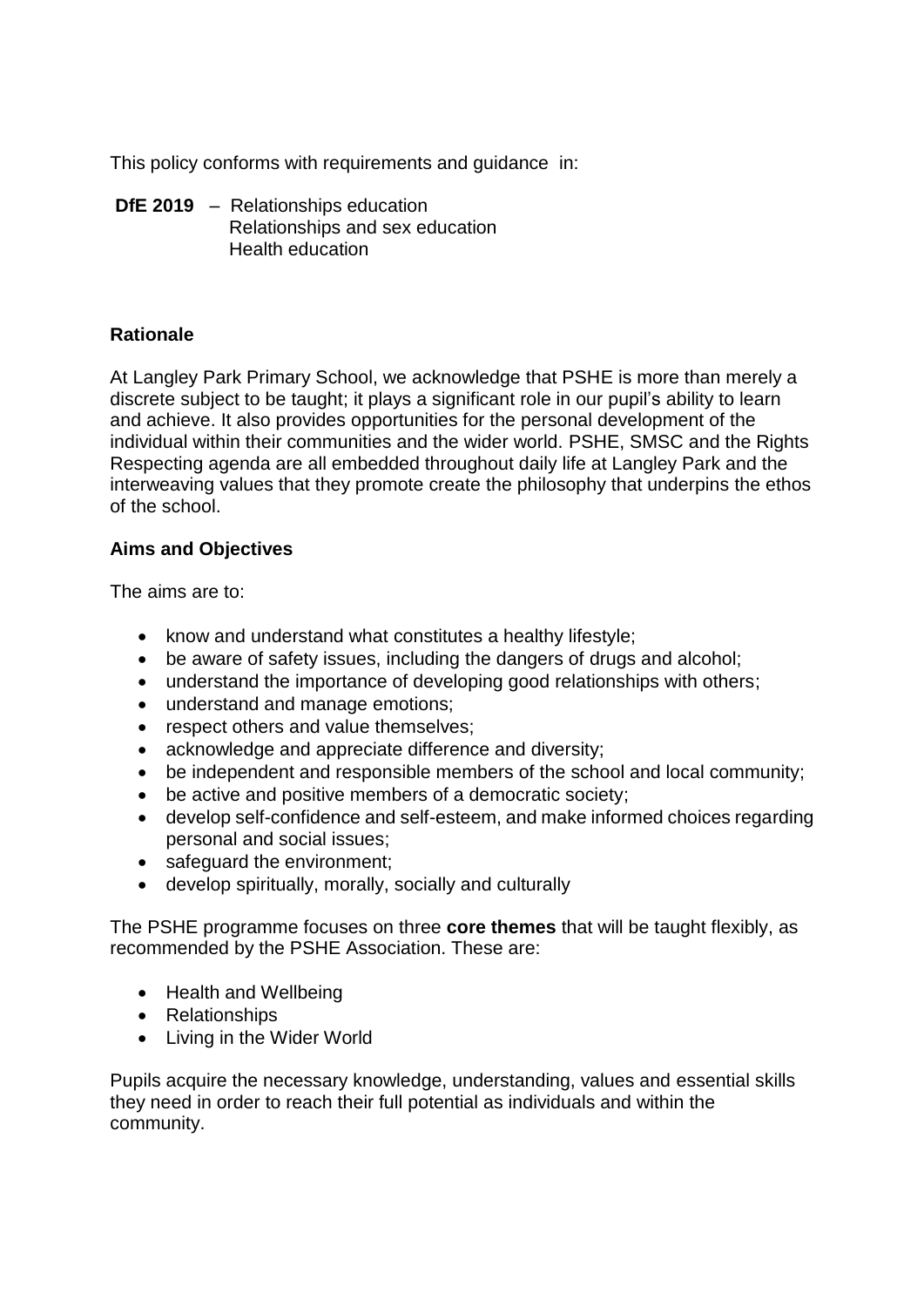# **Organisation and Content**

At Langley Park Primary School we teach PSHE in a variety of ways. In some instances we teach it as a discrete subject. Some of the time we introduce it through other subjects. For example, as there is a large overlap between the programme of study for Religious Education and the aims of PSHE, we teach some elements through our religious education lessons. Wherever possible, PSHE is taught as part the wider curriculum, particularly: Citizenship, Science, Computing and PE.

### **The DfE have specified what pupils should know by the end of primary school see Appendix 1 and 2**

### **Overview of Relationships Education:**

- Families and people who care for me.
- Caring friendships
- Respectful relationships
- Online relationships
- Being safe

### **Overview of Health and Mental Wellbeing Education:**

- Mental wellbeing
- Internet safety and harms
- Physical health and fitness
- Healthy eating
- Drugs, alcohol and tobacco
- Health and prevention
- Basic First Aid
- Changing adolescent body

**Appendix 3** shows the PSHE Framework (using the PSHE Association document) and these core themes and learning objectives are available in the **Curriculum Maps** for each year group.

The PSHE curriculum is taught by teachers, teaching assistants and with input from other agencies ( this is not an exhaustive list..) eg. School nurse, PDSA, Community police, pedestrian training, cycling proficiency, safety carousel, Internet safety advisors, Charity workers, medical input eg.healthy eating, dental care.

# **PSHE in EYFS- see document from EYFS lead- Appendix 4**

As part of the Foundation Stage of the National Curriculum, we relate the PSHE and citizenship aspects of the children's work to the objectives set out in the Early Learning Goals (ELGs). Our teaching in PSHE matches the aim of developing a child's personal, emotional and social development as set out in the ELGs. We also support citizenship education in the Foundation Stage when we teach 'how to develop a child's knowledge and understanding of the world'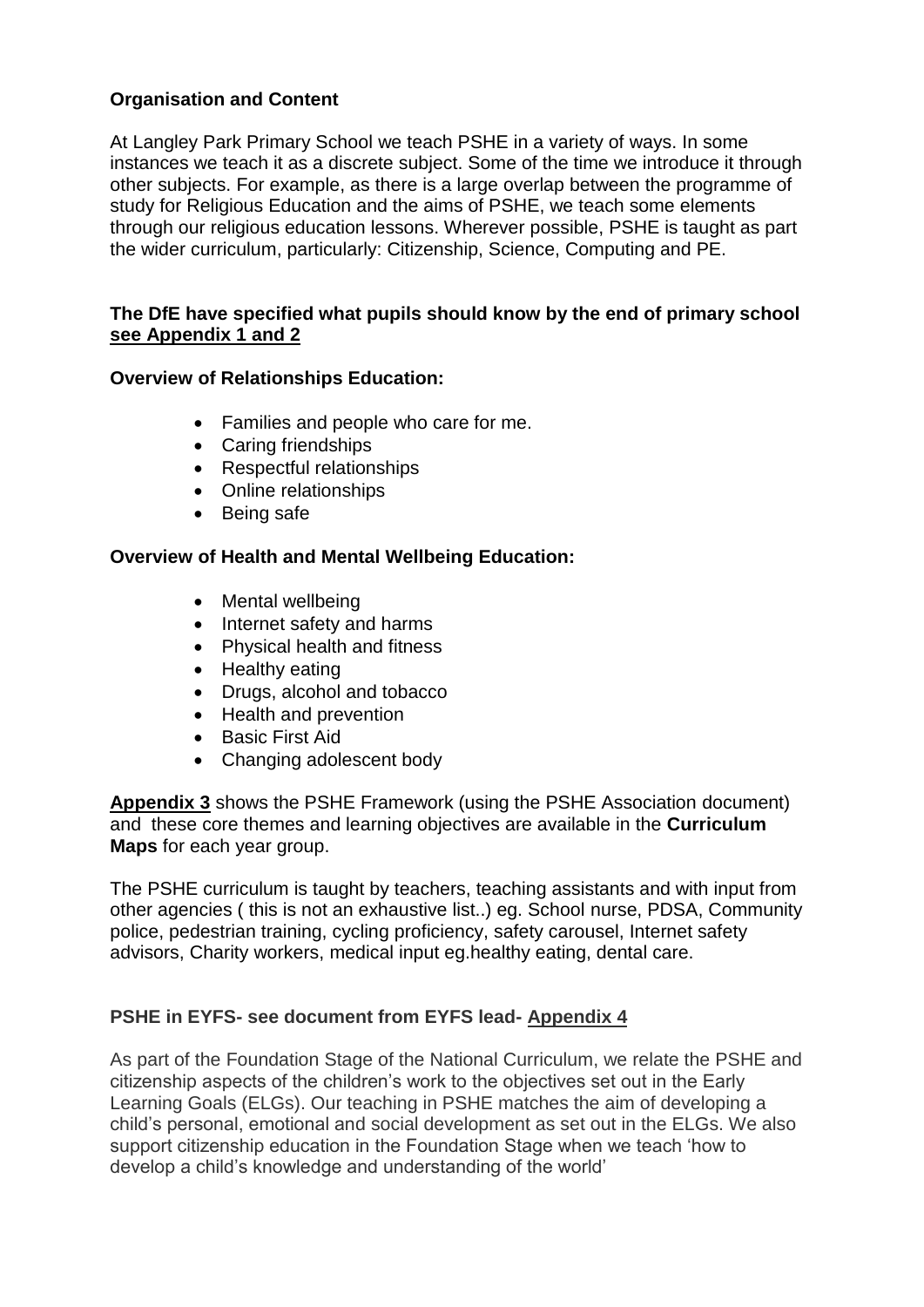### **Assessment, recording and reporting of progress**

In every lesson there will be opportunities for teachers to undertake some Assessment for Learning.

In addition to self/peer assessments, at the end of each termly block, teacher assessments can be recorded in the Foundation Assessment files. These records are brief- It is assumed that most pupils will have made expected progress throughout the unit. Notes will be made when pupils are very high achievers who have exceeded expectations. There may also be some lower achievers who have not made the expected progress. Teachers will keep records of such pupils and all assessment information is used to plan and support any subsequent learning.

Pupils' overall progress will be monitored by the subject lead and SLT.

#### **Inclusion**

PSHE has relevance for all pupils regardless of age, gender, ethnicity or ability. The school's PSHE programme will be subject to the guidance and recommendations set out in the appropriate DfE, LEA and school policy documents.

#### *Pupils with Special Educational Needs*

All pupils will access the PSHE programme, subject to differentiation according to their individual needs and in accordance with the schools SEND policy.

#### *Ethnic, Cultural and Religious Groups*

We intend our policy to be sensitive to the needs of different ethnic, cultural and religious groups. We encourage parents /carers to discuss any concerns with the Head teacher.

#### **Monitoring and Evaluation**

The PSHE co-ordinator will monitor delivery of the programme through observation and discussion with teaching staff to ensure consisitent and coherent curriculum provision.

Evaluation of the programme's effectiveness will be conducted on the basis of:

- Work and planning scrutinies
- Pupil and teacher evaluation of the content and learning process (Pupil Voice)
- Staff meetings to review and share experience